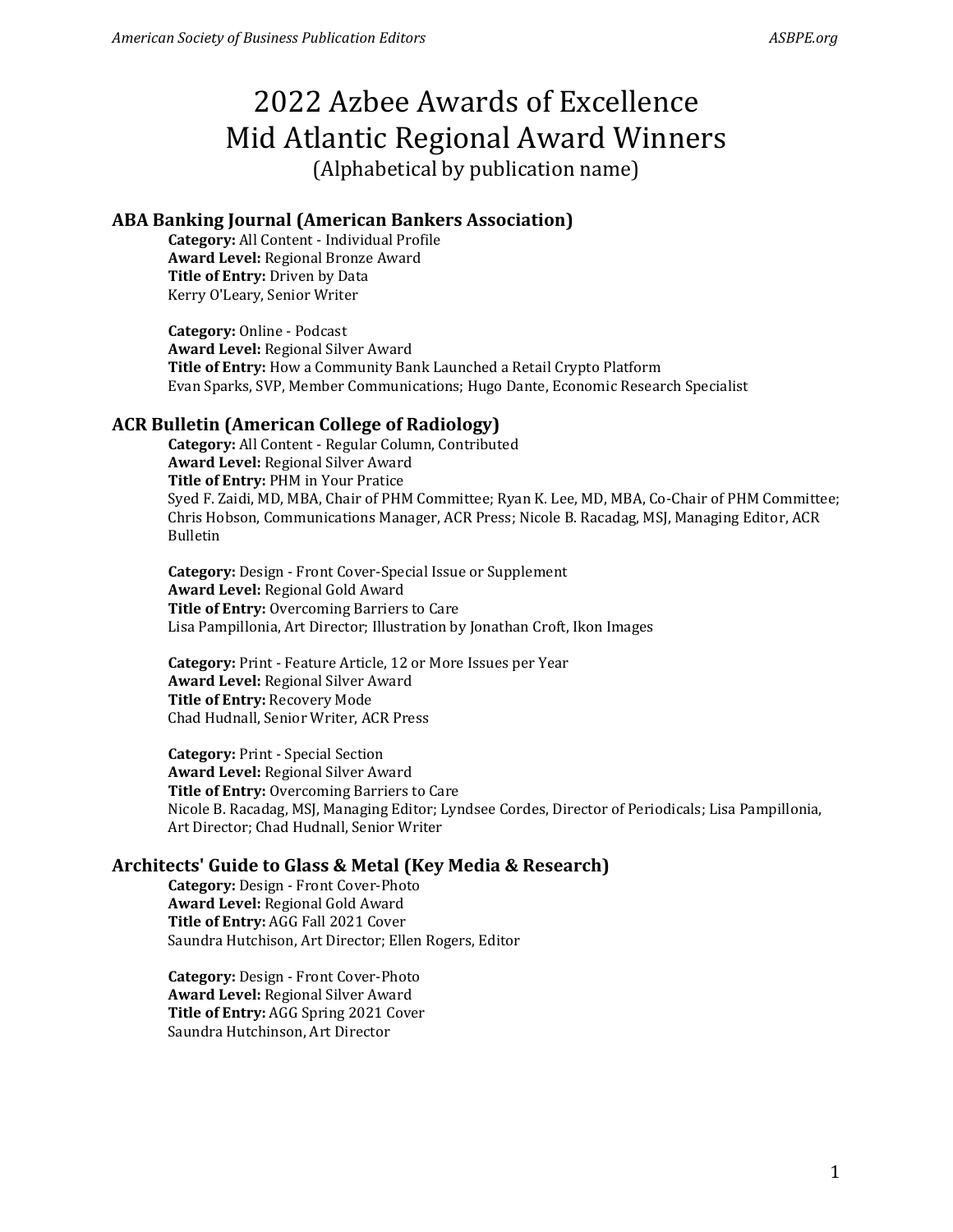# **ASI Media (Advertising Specialty Institute)**

**Category:** Design - Infographics **Award Level:** Regional Gold Award **Title of Entry:** ASI Media Infographics Hillary Glen, Digital Art Director; Christopher Ruvo, Digital News Director; Nate Kucsma, Executive Director, Research and Corporate Marketing

**Category:** Design - Online Feature Article Design **Award Level:** Regional Gold Award **Title of Entry:** The Promo People's Guide to Social Media Hillary Glen, Digital Art Director

**Category:** Online - Best Social Media Campaign **Award Level:** Regional Silver Award **Title of Entry:** #ASIPromoInsanity C.J. Mittica, Editor-In-Chief; Vincent Driscoll, Digital Content Director; Melissa Newman, Social Media Manager

**Category:** Online - Web Feature Series **Award Level:** Regional Silver Award **Title of Entry:** Reinvention Week ASI Media Staff

## **BioPharma Dive (Industry Dive)**

**Category:** All Content - Case History **Award Level:** Regional Gold Award **Title of Entry:** A three-decade monopoly: How Amgen built a patent thicket around its top-selling drug Jonathan Gardner, Senior Reporter; Ned Pagliarulo, Lead Editor; Julia Himmel, News Graphics Developer

**Category:** All Content - Individual Profile **Award Level:** Regional Gold Award **Title of Entry:** Heart attacks struck Sek Kathiresan's family. He's devoted his life to stopping them. Ben Fidler, Senior Editor; Ned Pagliarulo, Lead Editor; Julia Himmel, News Graphics Developer

**Category:** Online - Online Breaking News Coverage **Award Level:** Regional Silver Award **Title of Entry:** Coverage of the Food and Drug Administration's controversial Alzheimer's drug approval Jacob Bell, Senior Reporter; Jonathan Gardner, Senior Reporter; Ned Pagliarulo, Lead Editor

## **Bloomberg Law (Bloomberg Industry Group)**

**Category:** All Content - Impact/Investigative **Award Level:** Regional Silver Award **Title of Entry:** Clients Cry Foul Over Litigious Litigation Finance Company Valerie Bauman, Senior Investigative Reporter; Roy Strom, Correspondent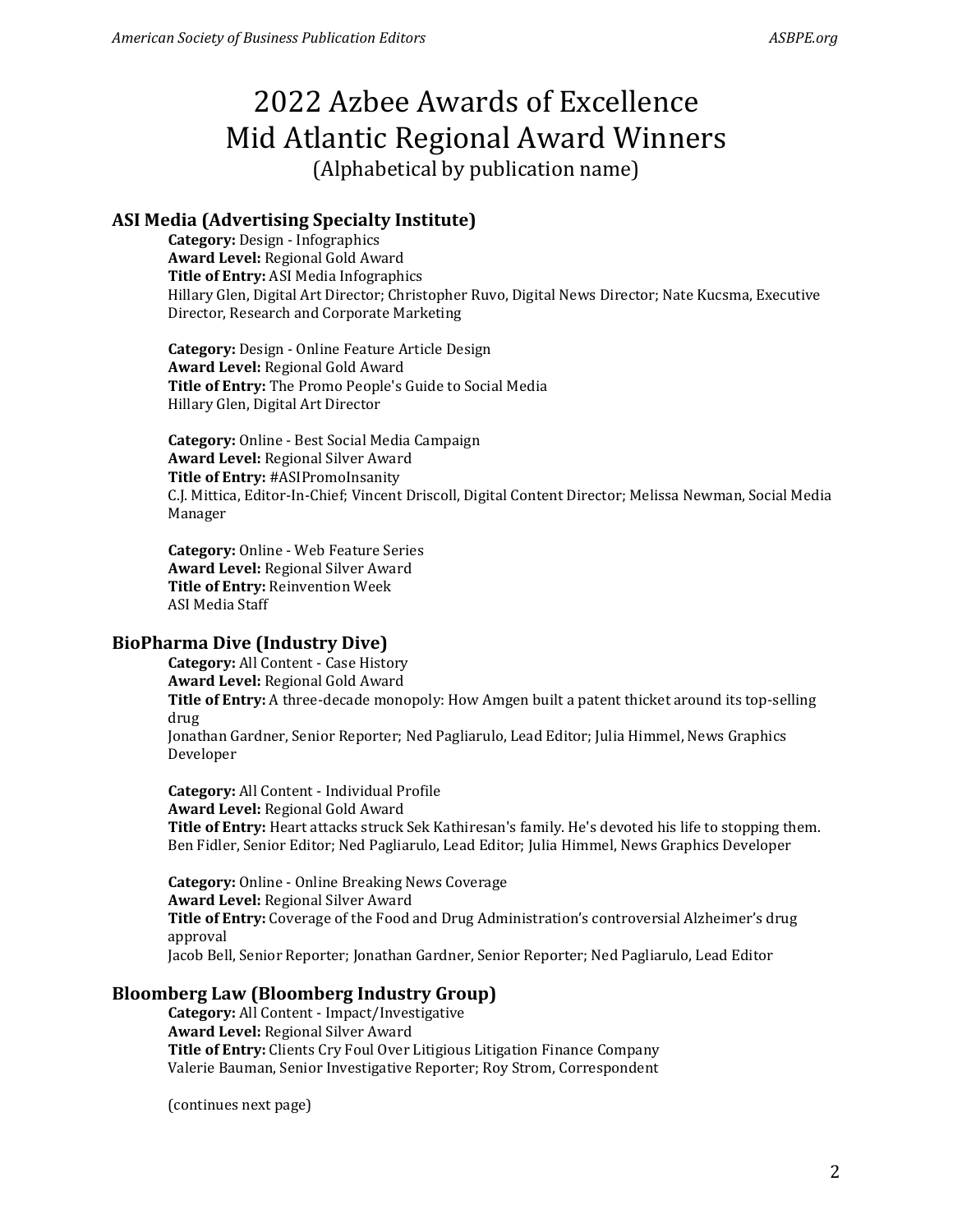## **Bloomberg Law (Bloomberg Industry Group)**

**Category:** All Content - Impact/Investigative **Award Level:** Regional Gold Award **Title of Entry:** 'A Preventable Mess': How Dementia Takes Toll on Aging Lawyers Holly Barker, Legal Reporter

**Category:** All Content - Regular Column, Staff-Written **Award Level:** Regional Bronze Award **Title of Entry:** Vivia Chen Unfiltered Vivia Chen, Columnist; Lisa Helem, Editor.

**Category:** Online - Online Breaking News Coverage **Award Level:** Regional Gold Award **Title of Entry:** U.S. Probes Trafficking of Teen Migrants for Poultry-Plant Work Benjamin Penn, Senior Reporter; Ellen M. Gilmer, Senior Reporter

**Category:** Online - Online Single Topic Coverage by a Team **Award Level:** Regional Gold Award **Title of Entry:** U.S. Probes Trafficking of Teen Migrants for Poultry-Plant Work Benjamin Penn, Senior Reporter; Ellen M. Gilmer, Senior Reporter

**Category:** Online - Podcast **Award Level:** Regional Gold Award **Title of Entry:** Is It Time to Kill the Bar Exam? Adam Allington, Senior Audio Producer; Josh Block, Executive Producer

**Category:** Online - Video - News and Feature **Award Level:** Regional Bronze Award **Title of Entry:** "Big Law's Big Paychecks: Partner Compensation, Explained" Macarena Carrizosa, Producer; Andrew Satter, Senior Producer; Josh Block, Executive Producer; Dominika Ozynska, Video Editor; Roy Strom, Co-Producer/Reporter; Meghan Tribe, Co-Producer/Reporter

**Category:** Online - Video - News and Feature **Award Level:** Regional Silver Award **Title of Entry:** If Women Still Earn Less, Can Laws Even Fix The Pay Gap? Macarena Carrizosa, Producer; Andrew Satter, Senior Producer; Josh Block, Executive Producer; Dominika Ozynska, Video Editor; Patrick Dorrian, Co-Producer/Reporter

**Category:** Online - Video - News and Feature **Award Level:** Regional Gold Award **Title of Entry:** The Shadow Docket and How the Supreme Court Uses It Andrew Satter, Senior Producer; Josh Block, Executive Producer; Muriel Rebora, Video Editor; Jordan Rubin, Co-Producer/Reporter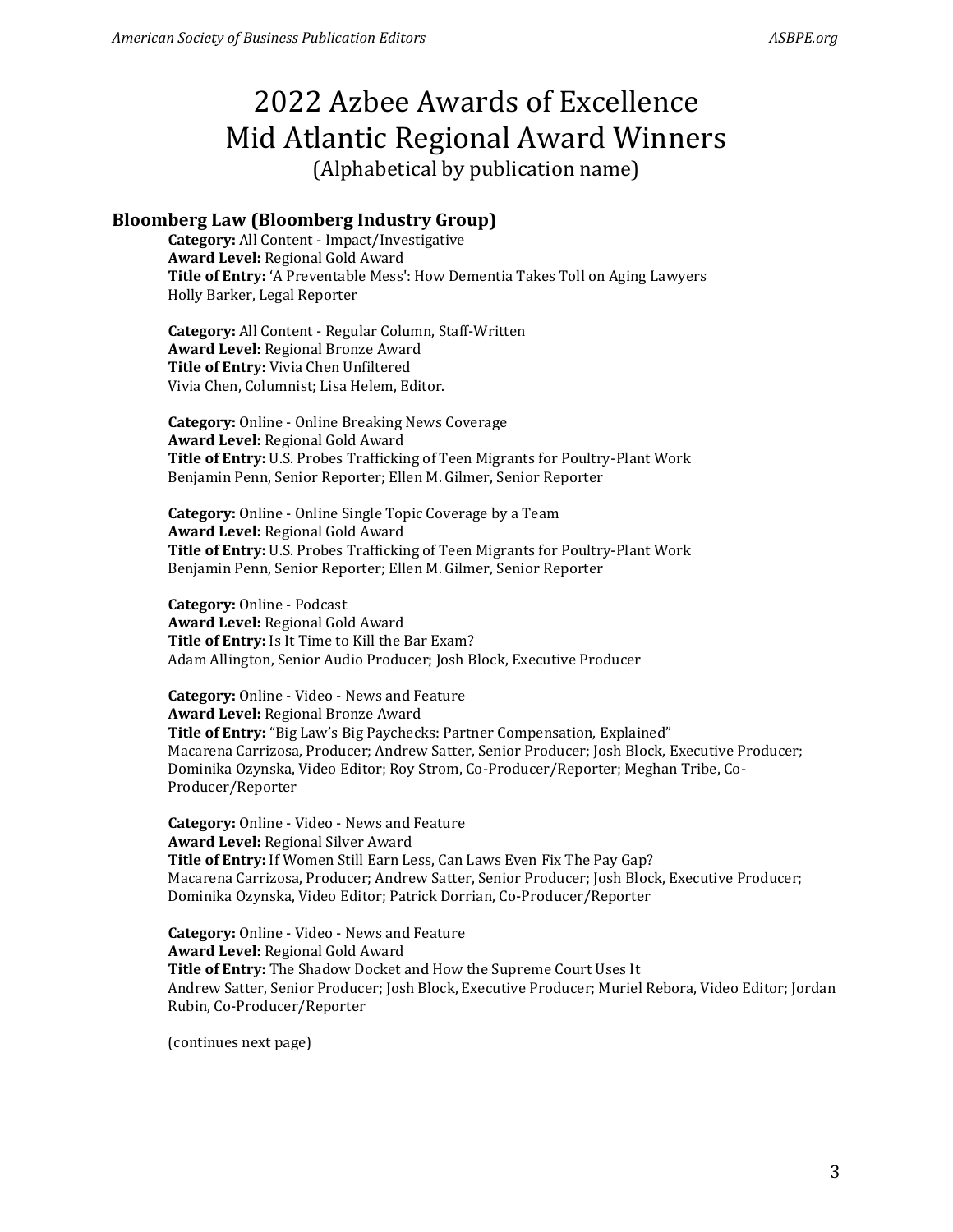#### **Bloomberg Law (Bloomberg Industry Group)**

**Category:** Online - Video - Tutorial **Award Level:** Regional Gold Award **Title of Entry:** 'I'm Not a Cat' Takeaways: Judges Give 5 Virtual Court Tips Andrew Satter, Senior Producer; Josh Block, Executive Producer

**Category:** Online - Web Feature Article **Award Level:** Regional Silver Award **Title of Entry:** 'A Preventable Mess': How Dementia Takes Toll on Aging Lawyers Holly Barker, Legal Reporter

**Category:** Online - Web Feature Article **Award Level:** Regional Bronze Award **Title of Entry:** Clients Cry Foul Over Litigious Litigation Finance Company Valerie Bauman, Senior Investigative Reporter; Roy Strom, Correspondent

#### **BUILDER Magazine (Zonda Media)**

**Category:** All Content - Company Profile **Award Level:** Regional Bronze Award **Title of Entry:** 2021 Builder of the Year: Stanley Martin Homes Jennifer Lash, Editor-in-Chief; Christine Serlin, Editor; Tina Tabibi, Design Director

**Category:** Print - Feature Article, 11 or Fewer Issues per Year **Award Level:** Regional Bronze Award **Title of Entry:** Shifting Gears Jennifer Lash, Editor-in-Chief; Christine Serlin, Editor; Tina Tabibi, Design Director; Joe Bousquin, Author; Delphine Lee, Illustrator

#### **Civil Engineering (American Society of Civil Engineers)**

**Category:** All Content - Case History **Award Level:** Regional Bronze Award **Title of Entry:** Historic Virginia village undertakes massive infrastructure upgrade T.R. Witcher, Contributing Editor

**Category:** All Content - Diversity, Equity and Inclusion **Award Level:** Regional Bronze Award **Title of Entry:** How the interstate highway system connected -- and in some cases segregated -- America T.R. Witcher, Contributing Editor

**Category:** Online - Web News Section **Award Level:** Regional Bronze Award **Title of Entry:** Civil Engineering Online Catherine A. Cardno, Ph.D., Robert L. Reid, Laurie A. Shuster, Jay Landers, T.R. Witcher, Michael C. Loulakis, Lauren P. McLaughlin, Jenny Jones and Brian Fortner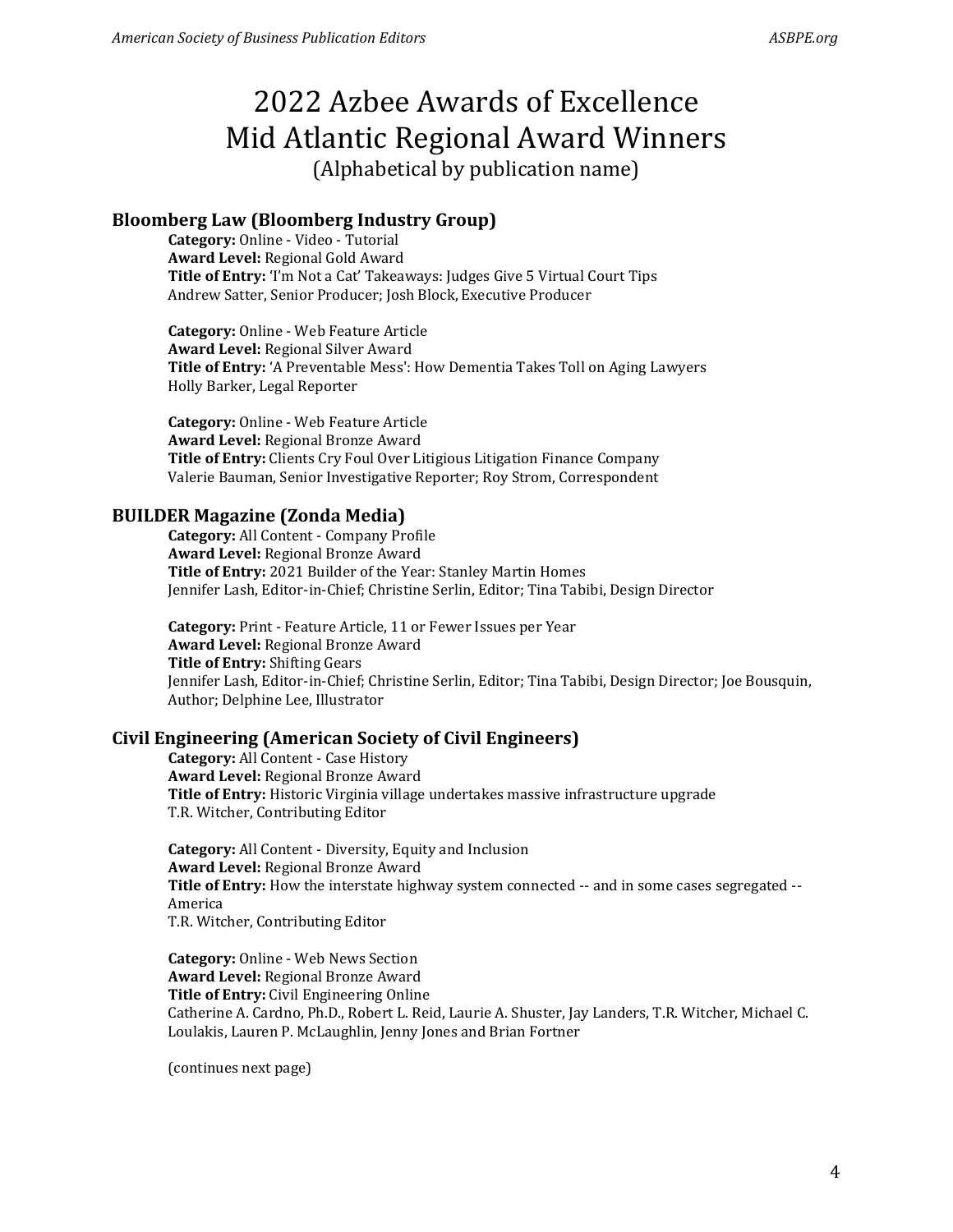## **Civil Engineering (American Society of Civil Engineers)**

**Category:** Print - Regular Department **Award Level:** Regional Gold Award **Title of Entry:** History Lesson T.R. Witcher, Contributing Editor

**Category:** Print - Special Section **Award Level:** Regional Gold Award **Title of Entry:** The 20th Anniversary of Sept. 11, 2001 Robert L. Reid, Senior Editor/Features Manager; Laurie A. Shuster, Editor in Chief

## **Counselor (Advertising Specialty Institute)**

**Category:** All Content - Enterprise News Story **Award Level:** Regional Bronze Award **Title of Entry:** Barely Standing: Small Promo Firms Struggle to Stay Afloat Sara Lavenduski, Executive Editor, Digital Content

**Category:** Design - Front Cover-Photo Illustration **Award Level:** Regional Silver Award **Title of Entry:** Counselor January 2021 Hillary Glen, Digital Art Director

**Category:** Print - State of the Industry **Award Level:** Regional Gold Award **Title of Entry:** Counselor Summer Issue -- State of the Industry Counselor Staff

## **Credit Union Strategy & Performance (Callahan & Associates)**

**Category:** Print - Special Section **Award Level:** Regional Bronze Award **Title of Entry:** Anatomy Of Utah First Federal Credit Union Erik Payne, Writer; Alix Patterson, Editorial Director; Rebecca Wessler, Editorial Consultant

# **CyberScoop (Scoop News Group)**

**Category:** All Content - Government Coverage **Award Level:** Regional Silver Award **Title of Entry:** The federal effort to improve cyberthreat information-sharing Tim Starks, Senior Editor

**Category:** Online - Online Single Topic Coverage by a Team **Award Level:** Regional Bronze Award **Title of Entry:** Inside the minds and motives of ransomware gangs Tim Starks, Jeff Stone, Tonya Riley and AJ Vicens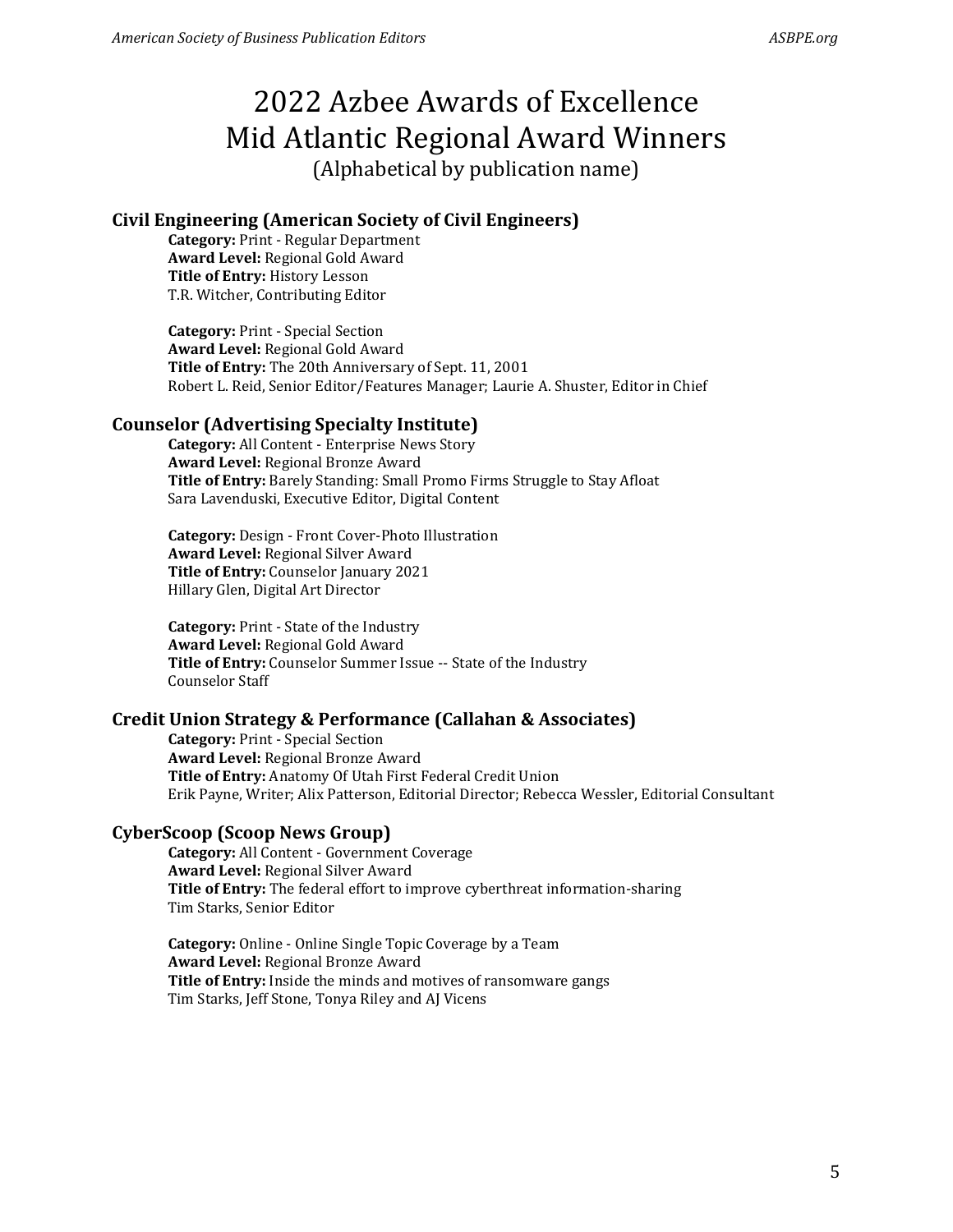#### **Development magazine (NAIOP)**

**Category:** All Content - News Analysis **Award Level:** Regional Bronze Award **Title of Entry:** The Vaccines are Here. What Happens Next? Trey Barrineau, Managing Editor, NAIOP; Jennifer LeFurgy, Vice President of Knowledge and Research, NAIOP

**Category:** All Content - Q&A **Award Level:** Regional Bronze Award **Title of Entry:** Suburbs, Edge Cities and Santa Fe: A Conversation with Joel Garreau Gerard C.S. Mildner. Ph.D., Portland State University; Trey Barrineau, Managing Editor, NAIOP; Jennifer LeFurgy, Ph.D., Vice President for Knowledge and Research, NAIOP

#### **Directors & Boards (MLR Media)**

**Category:** Design - Front Cover-Illustration **Award Level:** Regional Silver Award **Title of Entry:** Cover, Directors & Boards Second Quarter 2021 Monica McLaughlin, Creative Director; David Shaw, Publishing Director

#### **[DWM] Magazine (Key Media & Research)**

**Category:** Design - Front Cover-Photo Illustration **Award Level:** Regional Bronze Award **Title of Entry:** [DWM] 2021 Green Awards Cover Dawn Campbell, Art Director/Managing Editor; Drew Vass, Editor

**Category:** Print - State of the Industry **Award Level:** Regional Bronze Award **Title of Entry:** 2021 Outlook Drew Vass, Editor; Dawn Campbell, Art Director/Managing Editor

#### **EdWeek Market Brief (Education Week)**

**Category:** All Content - Data Journalism **Award Level:** Regional Bronze Award **Title of Entry:** Inside School District Struggles With "Learning Loss" During COVID Sean Cavanagh, Managing Editor; Brian Bradley, Staff Writer; Jolie Radunich, Contributing Writer; Laura Baker, Creative Director; Liz Yap, Designer

**Category:** Online - Online State of the Industry **Award Level:** Regional Gold Award **Title of Entry:** How the Pandemic Upended the Education Industry David Saleh Rauf, Staff Writer; Emma Kate Fittes, Staff Writer; Brian Bradley, Staff Writer; Laura Baker, Creative Director; Liz Yap, Designer; Frank Sheehan, Designer; Maurice Bakley, Publisher.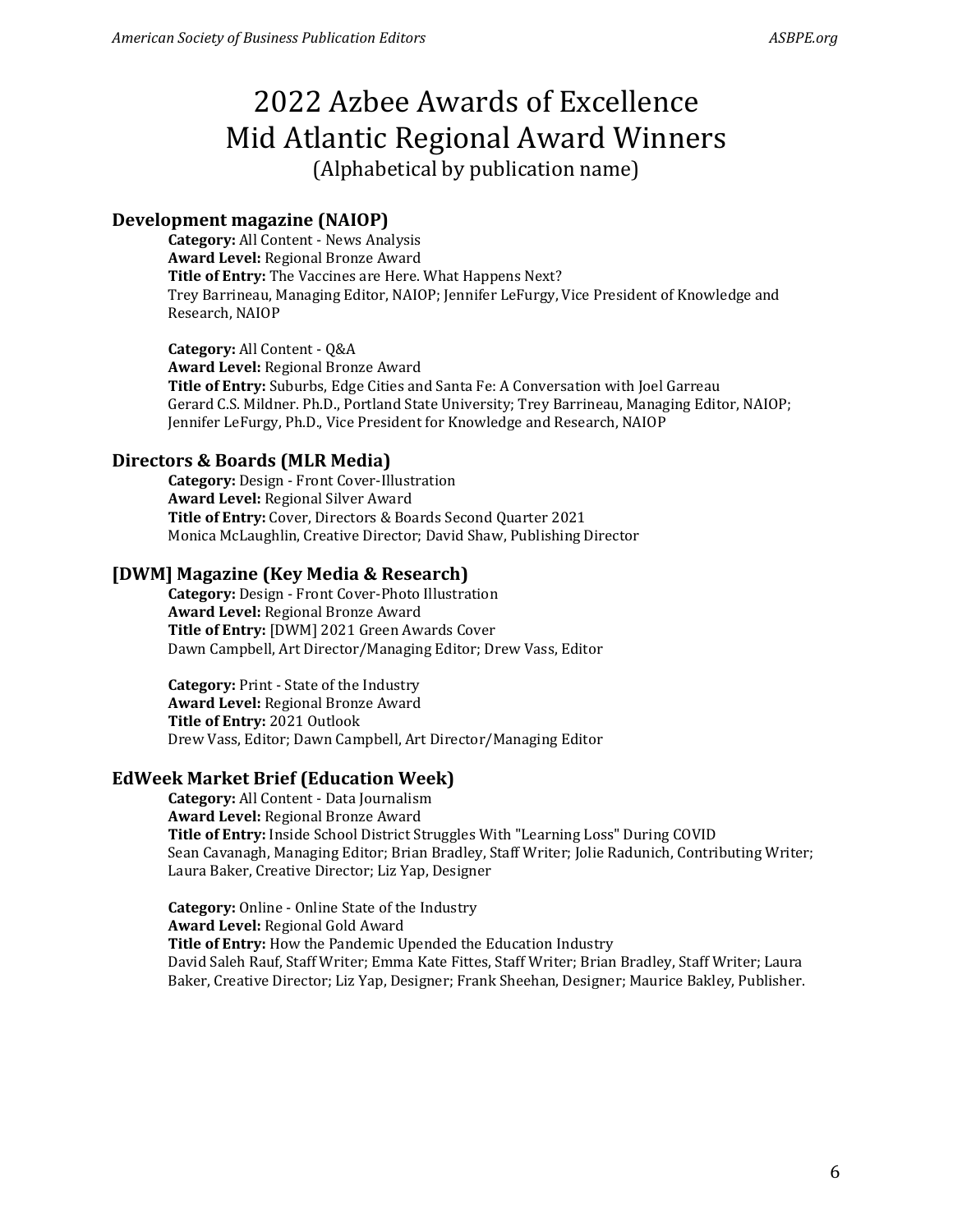### **EMS World (HMP Global)**

**Category:** Print - Feature Article, 12 or More Issues per Year **Award Level:** Regional Bronze Award **Title of Entry:** Mobile ECMO Comes to Minnesota Demetri Yannopoulos, MD; Jason A. Bartos, MD, PhD; on behalf of the Minnesota Mobile Resuscitation Consortium

**Category:** Print - Special Supplement **Award Level:** Regional Silver Award **Title of Entry:** 9/11: 20 Years Later Joshua Hartman, Senior Vice President; Nicholas Miller, Senior Content and Program Director; Jonathan Bassett, Editorial Director; John Erich, Senior Editor; Carol Brzozowski, Writer

#### **Grocery Dive (Industry Dive)**

**Category:** All Content - Regular Column, Staff-Written **Award Level:** Regional Gold Award **Title of Entry:** Pardon the disruption Jeff Wells, Lead Editor

#### **Healthcare Dive (Industry Dive)**

**Category:** All Content - Data Journalism **Award Level:** Regional Gold Award **Title of Entry:** Hospitals lift curtain on prices, revealing giant swings in pricing by procedure Samantha Liss, Senior Reporter; Nami Sumida, News Graphics Developer; Shannon Muchmore, Senior Editor; Kim Dixon, Lead Editor

**Category:** Online - Online Breaking News Coverage **Award Level:** Regional Bronze Award **Title of Entry:** Healthcare Dive covers Kaiser strike decisions in real time Samantha Liss, Senior Reporter; Shannon Muchmore, Senior Editor

#### **HR Dive (Industry Dive)**

**Category:** Online - Online State of the Industry **Award Level:** Regional Bronze Award **Title of Entry:** The 2021 Identity of HR Survey Katie Clarey, Editor; Kate Tornone, Lead Editor; Kathryn Moody, Senior Editor; Ryan Golden, Reporter; Sheryl Estrada, Reporter; Aman Kidwai, Reporter; Adeline Kon & Danielle Ternes, Graphic Designers

#### **HR Magazine (SHRM)**

**Category:** All Content - Diversity, Equity and Inclusion **Award Level:** Regional Gold Award **Title of Entry:** A Sense of Belonging HR Magazine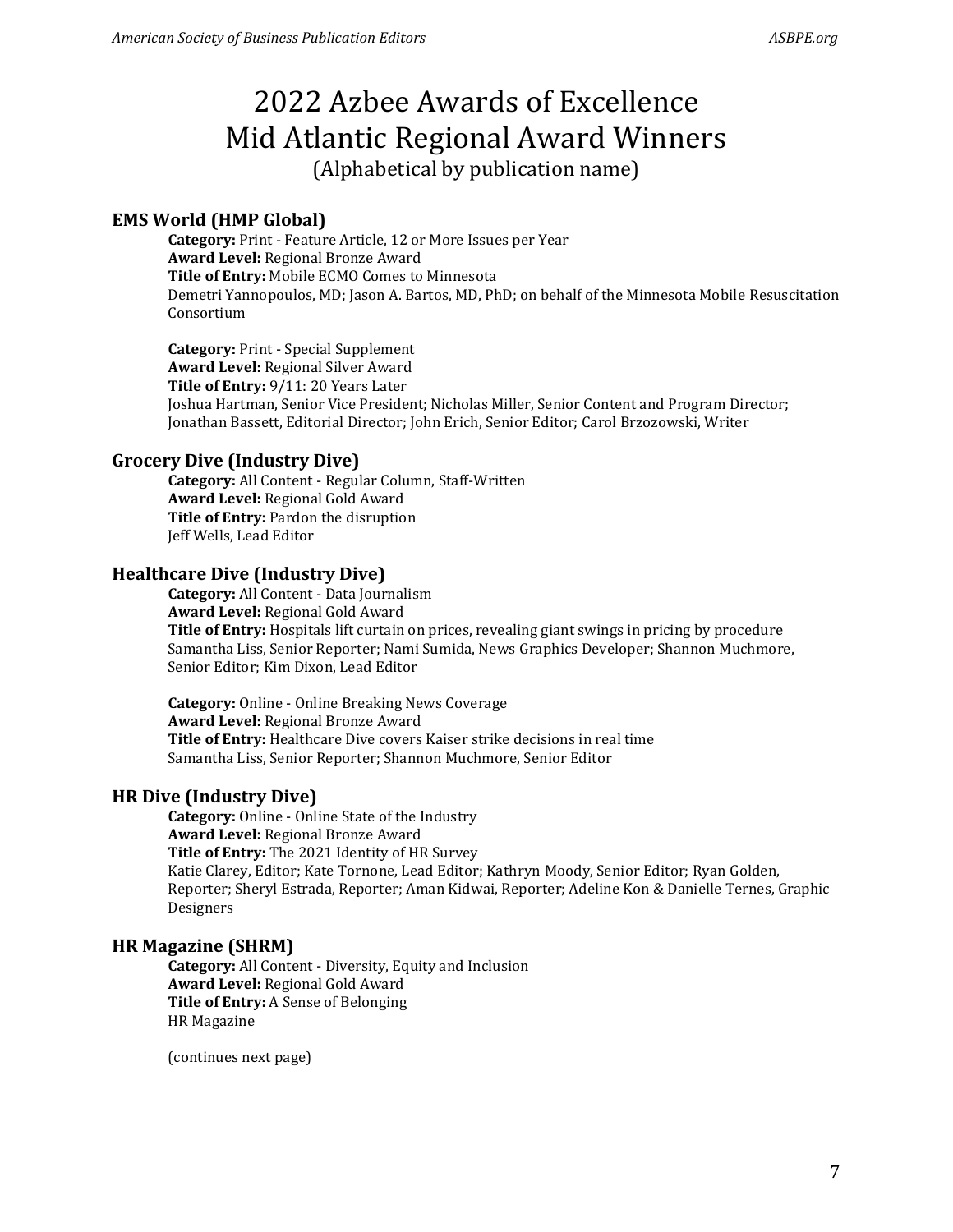### **HR Magazine (SHRM)**

**Category:** All Content - Enterprise News Story **Award Level:** Regional Silver Award **Title of Entry:** The New World of Work HR Magazine

**Category:** Print - Feature Article, 11 or Fewer Issues per Year **Award Level:** Regional Silver Award **Title of Entry:** The Color of Money HR Magazine

#### **Imaging 3.0 Case Studies (American College of Radiology)**

**Category:** All Content - Case History **Award Level:** Regional Silver Award **Title of Entry:** Improving Care for Patients Living with Disabilities Kerri Reeves, Freelance Writer

#### **Imaging 3.0 Changemakers (American College of Radiology)**

**Category:** All Content - Individual Profile **Award Level:** Regional Silver Award **Title of Entry:** Bridging Disparities Through Health Equity Brooke Bilyj, Freelance Writer

## **Imaging 3.0 In Practice (American College of Radiology)**

**Category:** Print - Special Supplement **Award Level:** Regional Gold Award **Title of Entry:** A Challenge for Our Times: Delivering Equitable Care For All Elizabeth Bleu, Jenny Jones, Lyndsee Cordes, Chris Hobson, Linda Sowers, Lisa Pampillonia, Lynn Riley; Imaging 3.0 Team

#### **Inside Dental Hygiene (Aegis Dental Network)**

**Category:** Design - Opening Page/Spread - Photo Illustration **Award Level:** Regional Silver Award **Title of Entry:** Shaping the Future Jennifer Barlow, Designer

#### **Inside Dentistry (Aegis Dental Network)**

**Category:** Design - Opening Page/Spread - Photo Illustration **Award Level:** Regional Gold Award **Title of Entry:** As Mother Nature Intended Jennifer Barlow, Designer; Craig Bowman, Illustrator

#### **K-12 Dive (Industry Dive)**

**Category:** Online - Web Feature Article **Award Level:** Regional Gold Award **Title of Entry:** Being Black in Education: Where is the system going wrong? Naaz Modan, Reporter; Roger Riddell, Editor; Julia Himmel, News Graphics Developer; Annie Fu, News Graphics Developer; Marcy Levin-Epstein, Managing Editor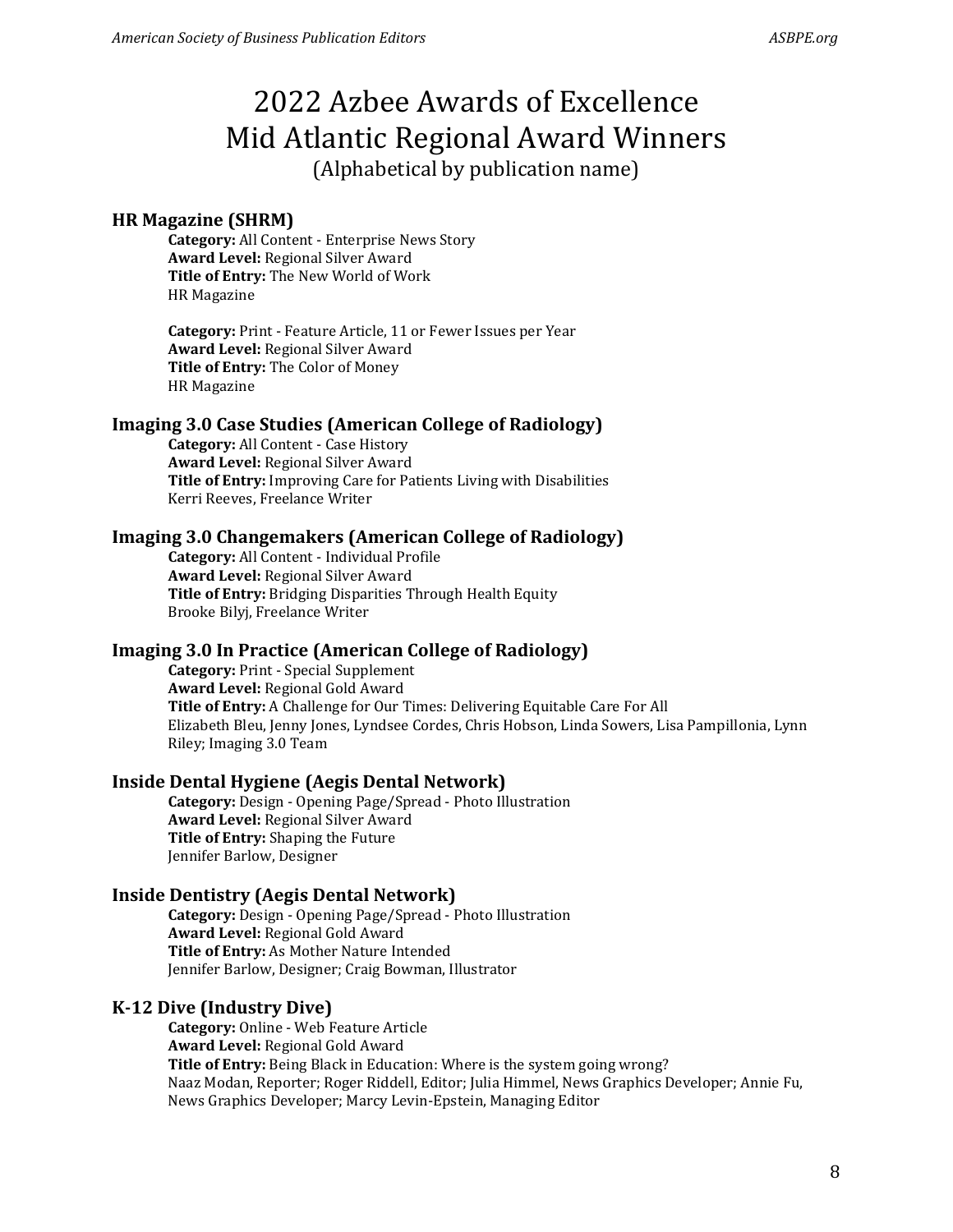## **MACS ACTION Magazine (Mobile Air Climate Systems Association)**

**Category:** All Content - Regular Column, Contributed **Award Level:** Regional Bronze Award **Title of Entry:** Cooling Corner Columns Chris Holley Contributing Editor

**Category:** All Content - Technical Article **Award Level:** Regional Bronze Award **Title of Entry:** Electric Cooling Fan Analytics Peter Orlando, MACS Contributing Editor

#### **Market Share (NAIOP)**

**Category:** All Content - Trade Show/Conference Coverage **Award Level:** Regional Bronze Award **Title of Entry:** NAIOP's I.CON: Industrial Real Estate and Supply Chain Concerns Marie Ruff, Editor, Market Share; Kathryn Hamilton, CAE, Vice President for Marketing and Communications; Jessica Spaulding, The Spaulding Agency

## **Multifamily Executive (Zonda Media)**

**Category:** All Content - Company Profile **Award Level:** Regional Silver Award **Title of Entry:** High Impact: Turner Impact Capital Profile Jennifer Lash, Editor-in-Chief; Christine Serlin, Editor; Tina Tabibi, Design Director; Carolyn Sewell, Art Director

## **Paint Protection Film Magazine (Key Media & Research)**

**Category:** All Content - Group Profile **Award Level:** Regional Silver Award **Title of Entry:** Installers Assemble: PPF Veterans Rally Rookies Forward Chris Collier, Assistant Editor; Dawn Campbell, Art Director/Managing Editor; Saundra Hutchison, Art Director; Tara Taffera, Editorial Director.

#### **Payments Dive (Industry Dive)**

**Category:** All Content - News Analysis **Award Level:** Regional Silver Award **Title of Entry:** How a digital dollar could create a cashless future — and why one lawmaker is fighting back Lynne Marek, Senior Editor; Annie Fu, News Graphics Developer; Saied Sartipzadeh, Managing Editor

#### **Restaurant Dive (Industry Dive)**

**Category:** Online - Web Feature Series **Award Level:** Regional Gold Award **Title of Entry:** 1 year later: How the pandemic impacted 6 major restaurant cities Emma Liem Beckett, Senior Editor; Julie Littman, Reporter; Thai Phi Le, Managing Editor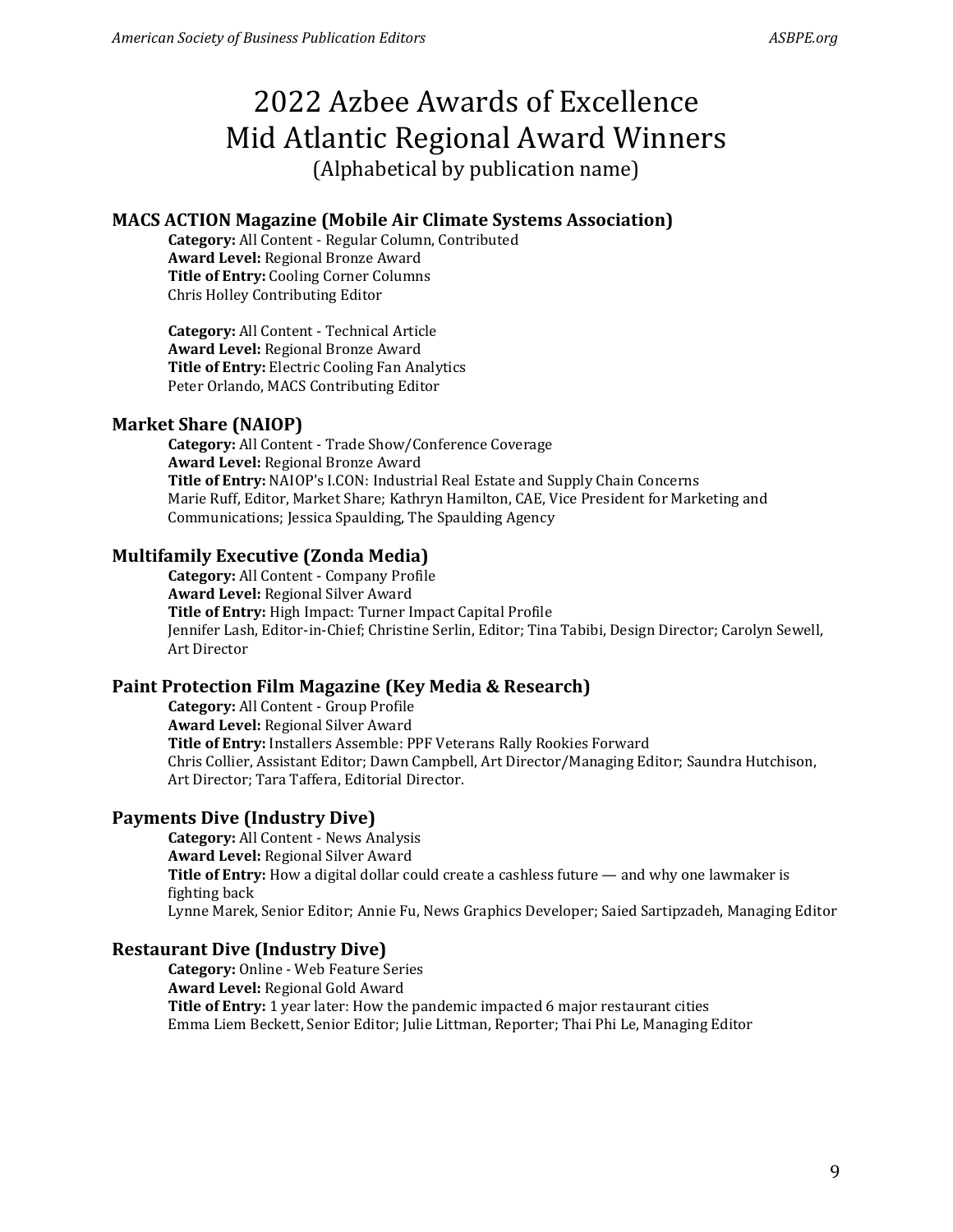# **Retail Dive (Industry Dive)**

**Category:** All Content - Company Profile **Award Level:** Regional Gold Award **Title of Entry:** Reebok was meant to be a 'Nike killer.' How the brand lost its No. 1 spot Cara Salpini, Senior Editor; Adeline Kon, Illustrator; Julia Himmel, News Graphics Developer; Ben Unglesbee, Senior Reporter; Kaarin Vembar, Editor; Liza Casabona, Deputy Editor

**Category:** All Content - Impact/Investigative **Award Level:** Regional Bronze Award **Title of Entry:** Is Best Buy undermining its storybook turnaround? Ben Unglesbee, Senior Reporter; Cara Salpini, Senior Editor; Liza Casabona, Deputy Editor

## **S&P Global Market Intelligence (S&P Global Inc.)**

**Category:** Online - Online Single Topic Coverage by a Team **Award Level:** Regional Silver Award **Title of Entry:** Texas winter freeze Justin Horwath, Reporter; Nephele Kirong, Assistant Editor; Markham Watson, Senior Editor, Platts; Garrett Hering, Senior Reporter

**Category:** Online - Web Feature Series **Award Level:** Regional Bronze Award **Title of Entry:** The rise of cyberrisk Peter Brennan, Tom DiChristopher, Morgan Frey, Anser Haider, Camilla Naschert, Garrett Hering and Lauren Seay, Reporters; Alex Blackburne and Sarah Barry James, Editors

#### **Security Management (ASIS International)**

**Category:** All Content - Overall Headline Writing **Award Level:** Regional Silver Award **Title of Entry:** Security Management Teresa Anderson, Editor in Chief; Nello Caramat, Publisher; Claire Meyer, Managing Editor; Tyler Stone, Art Director; Megan Gates, Senior Editor; Sara Mosqueda, Assistant Editor

**Category:** All Content - Trade Show/Conference Coverage **Award Level:** Regional Gold Award **Title of Entry:** GSX Daily Scott Briscoe, Content Development Director; Megan Gates, Senior Editor; Claire Meyer, Managing Editor; Sara Mosqueda, Assistant Editor; Caitlin Printup, Assistant Art Director

**Category:** Design - Best Use of Color **Award Level:** Regional Silver Award **Title of Entry:** The Charge for Climate Proofing Tyler Stone, Art Director; Egle Plytnikaite, Illustrator; Caitlin Donohue, Assistant Art Director; Claire Meyer, Managing Editor; Teresa Anderson, Editor-in-Chief; Nello Caramat, Publisher

**Category:** Design - Feature Article Design, 11 or Fewer Issues per Year **Award Level:** Regional Silver Award **Title of Entry:** The Threat Remains: September/October 2021 Feature Article Design Caitlin Donohue, Assistant Art Director; Tyler Stone, Art Director; Claire Meyer, Managing Editor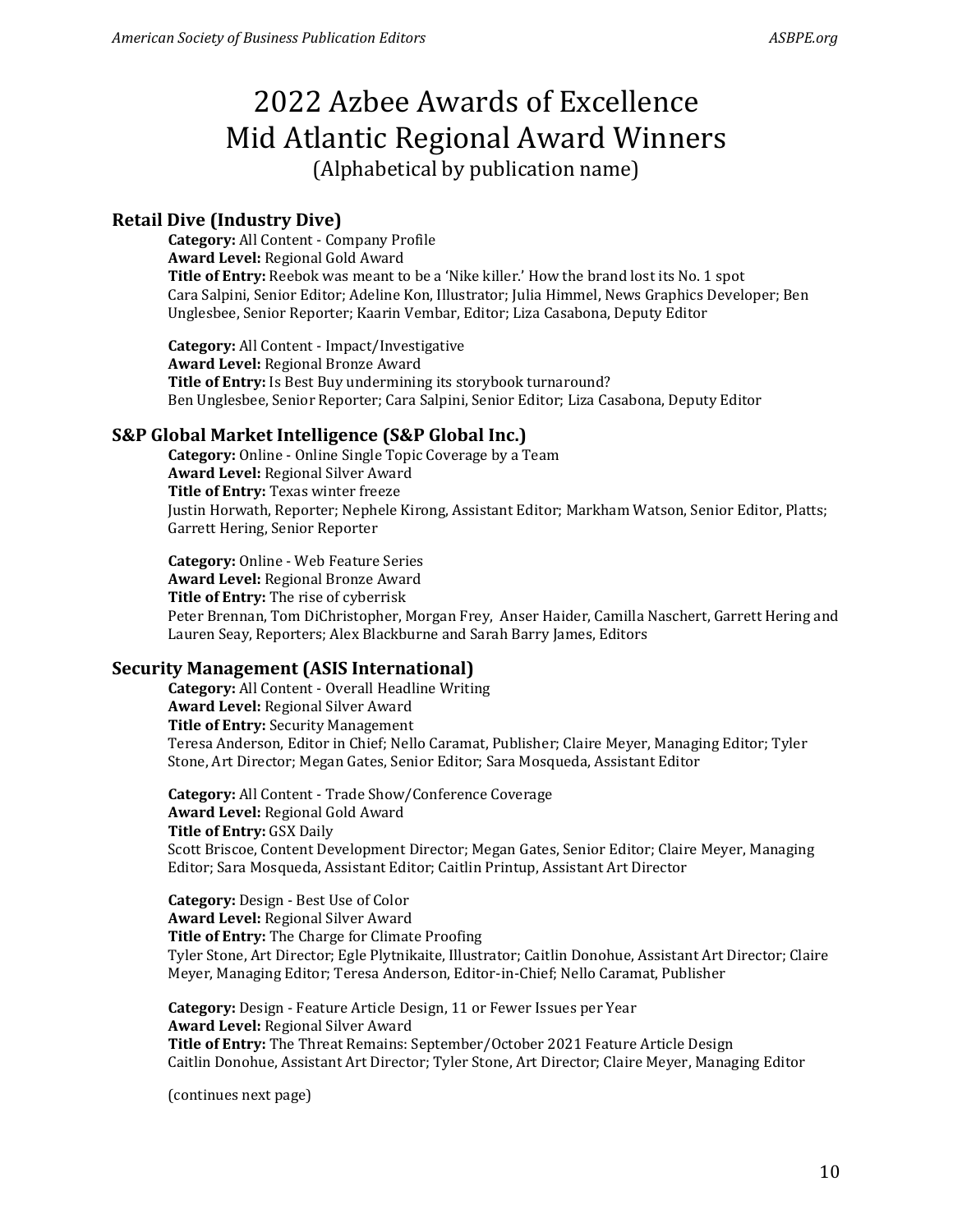# **Security Management (ASIS International)**

**Category:** Design - Front Cover-Illustration **Award Level:** Regional Gold Award **Title of Entry:** Security Management May/June 2021 Cover Tyler Stone, Art Director; Caitlin Donohue, Assistant Art Director; Mariah Bartz, Senior Graphic Designer; Keith Schilling, Production Manager; Nello Caramat, Publisher

**Category:** Design - Infographics **Award Level:** Regional Silver Award **Title of Entry:** Security Management Infographics 2021 Mariah Bartz, Senior Graphic Designer; Tyler Stone, Art Director; Claire Meyer, Managing Editor; Nello Caramat, Publisher

**Category:** Design - Magazine/Newspaper Design **Award Level:** Regional Gold Award **Title of Entry:** Security Management Tyler Stone, Art Director; Caitlin Donohue, Assistant Art Director; Mariah Bartz, Senior Graphic Designer; Keith Schilling, Production Manager; Claire Meyer, Managing Editor; Nello Caramat, Publisher

**Category:** Design - Magazine/Newspaper Redesign **Award Level:** Regional Gold Award **Title of Entry:** Security Management Redesign Tyler Stone, Art Director; Caitlin Donohue, Assistant Art Director; Mariah Bartz, Senior Graphic Designer; Keith Schilling, Production Manager; Claire Meyer, Managing Editor; Nello Caramat, Publisher

**Category:** Design - Opening Page/Spread Typographic **Award Level:** Regional Silver Award **Title of Entry:** Ballpark Figures: July/August 2021 Opening Spread Typographic Caitlin Donohue, Assistant Art Director; Tyler Stone, Art Director; Claire Meyer, Managing Editor; Nello Caramat, Publisher

**Category:** Design - Opening Page/Spread-Illustration **Award Level:** Regional Gold Award **Title of Entry:** Frankenstein Fraudsters Tyler Stone, Art Director; Taylor Callery, Illustrator; Caitlin Donohue, Assistant Art Director; Claire Meyer, Managing Editor; Teresa Anderson, Editor-in-Chief; Nello Caramat, Publisher

**Category:** Design - Website Design **Award Level:** Regional Bronze Award **Title of Entry:** Security Management Website Tyler Stone, Art Director; Caitlin Donohue, Assistant Art Director; Mariah Bartz, Senior Graphic Designer; Claire Meyer, Managing Editor; Teresa Anderson, Editor-in-Chief; Nello Caramat, Publisher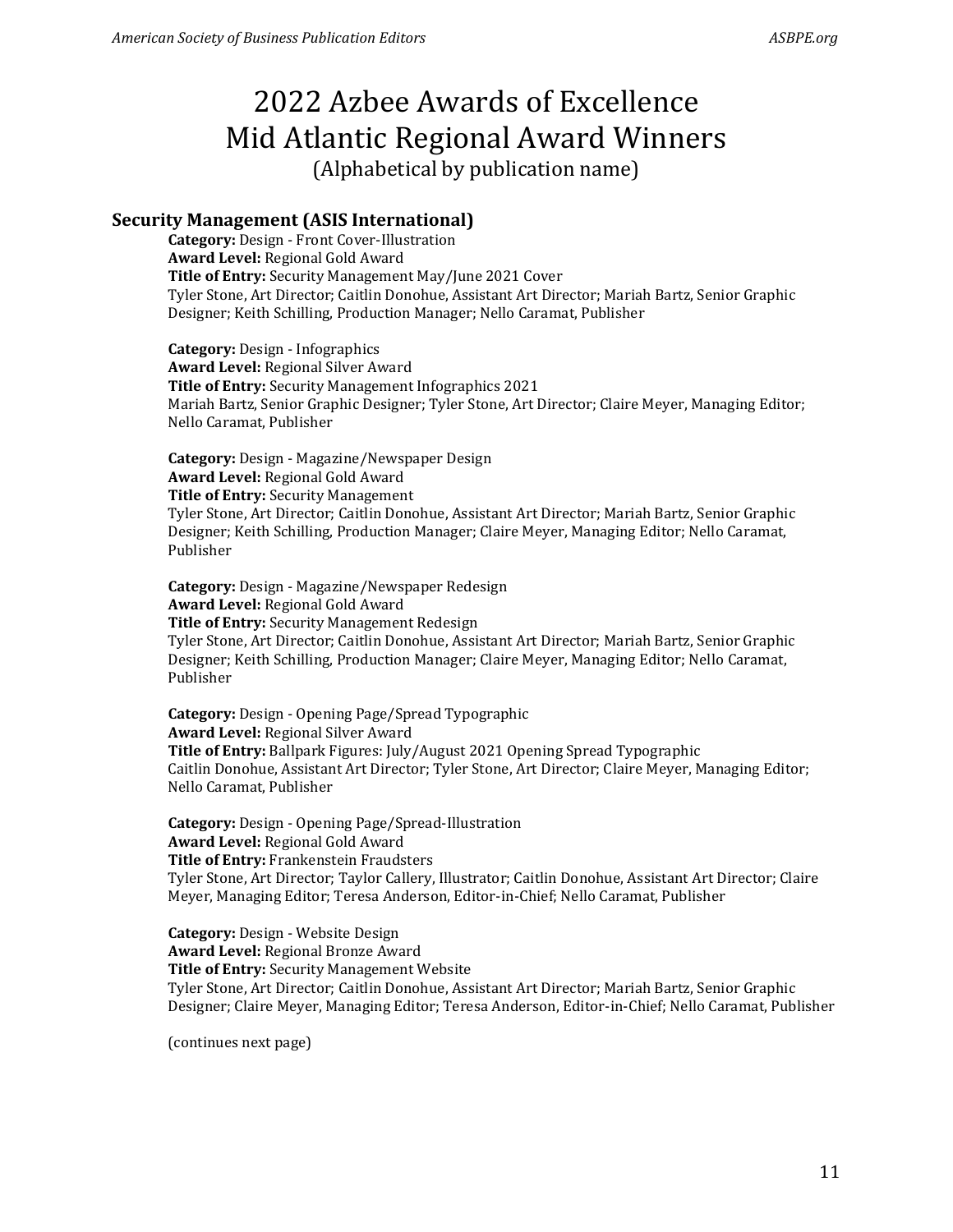## **Security Management (ASIS International)**

**Category:** Online - E-Newsletter - General Excellence **Award Level:** Regional Bronze Award **Title of Entry:** First Look Tyler Stone, Art Director; Claire Meyer, Managing Editor; Caitlin Donohue, Assistant Art Director; Teresa Anderson, Editor-in-Chief; Nello Caramat, Publisher

**Category:** Online - Web Microsite/Special Section (Non-Trade Show/Conference) **Award Level:** Regional Bronze Award **Title of Entry:** Security Technology Mariah Bartz, Senior Graphic Designer; Megan Gates, Security Technology Editor; Caitlin Printup, Assistant Art Director; Keith Schilling, Publishing Production Manager; Tyler Stone, Art Director

**Category:** Print - Feature Article, 11 or Fewer Issues per Year **Award Level:** Regional Gold Award **Title of Entry:** Frankenstein Fraud Megan Gates, Senior Editor

**Category:** Print - Regular Department **Award Level:** Regional Bronze Award **Title of Entry:** Case Study Sara Mosqueda, Assistant Editor

**Category:** Print - Regular Department **Award Level:** Regional Silver Award **Title of Entry:** Cybersecurity Megan Gates, Senior Editor

#### **SHRM Online (SHRM)**

**Category:** All Content - Diversity, Equity and Inclusion **Award Level:** Regional Silver Award **Title of Entry:** Asian-Americans Seek More Respect, Authority in the Workplace SHRM Online

#### **Smart Cities Dive (Utility Dive)**

**Category:** Online - Online State of the Industry **Award Level:** Regional Silver Award **Title of Entry:** Reassessing the smart cities movement Cailin Crowe, Editor; Danielle McLean, Senior Editor; Maria Rachal, Editor; Dan Zukowski, Reporter; Jason Plautz, Contributor; Adeline Kon, Illustrator; Rachel Pollack, Managing Editor

### **Supply Chain Dive (Industry Dive)**

**Category:** Online - E-Newsletter - General Excellence **Award Level:** Regional Gold Award **Title of Entry:** Supply Chain Dive: Operations Shefali Kapadia, Lead Editor; Edwin Lopez, Senior Editor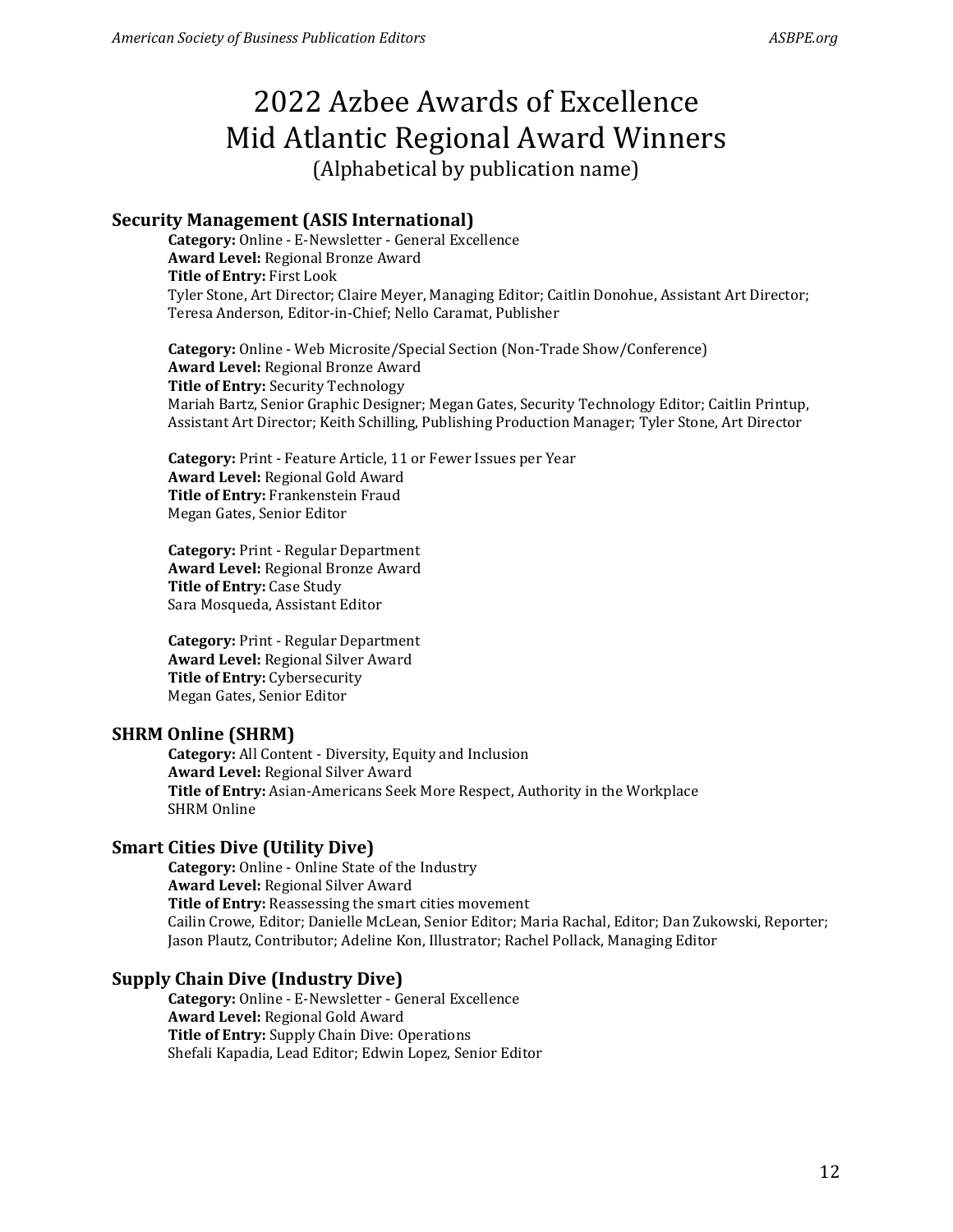## **Tax Notes Federal (Tax Analysts)**

**Category:** All Content - Data Journalism **Award Level:** Regional Silver Award **Title of Entry:** Quantifying the Trump Tax Law's Impact on Business Martin A. Sullivan, Chief Economist

#### **Tax Notes Today State (Tax Analysts)**

**Category:** All Content - Government Coverage **Award Level:** Regional Bronze Award **Title of Entry:** The State Push for Digital Services Taxes Lauren Loricchio, Investigations Editor

#### **Transport Topics (American Trucking Associations)**

**Category:** All Content - Technical Article **Award Level:** Regional Silver Award **Title of Entry:** When Will Trucks Drive Themselves? Seth Clevenger, Managing Editor, Features

**Category:** All Content - Trade Show/Conference Coverage **Award Level:** Regional Silver Award **Title of Entry:** MCE Coverage Joe Howard, Seth Clevenger, Dan Ronan, Eugene Mulero, Connor Wolf, Marissa Gamache, John Sommers II and Eric Miller

**Category:** Design - Magazine/Newspaper Redesign **Award Level:** Regional Silver Award **Title of Entry:** EMU Redesigned as Calibrate Michael Freeze, Features Editor; Seth Clevenger, Managing Editor, Features; Tara McClelland, Marketing Director; Brian Kelly, Creative Services Manager; Debra Devine, Production Manager

**Category:** Online - Podcast **Award Level:** Regional Bronze Award **Title of Entry:** RoadSigns Podcast Michael Freeze, Features Editor; Joseph Terry, Senior Designer

**Category:** Online - Webinar **Award Level:** Regional Silver Award **Title of Entry:** Retool Tara McClelland, Erin Rodgers, Kelley Zimmerman, Brian Kelly, Joe Terry, Dan Ronan, Shehab Moustafa, Joe Howard, Seth Clevenger and Michael Freeze

**Category:** Print - Feature Series **Award Level:** Regional Silver Award **Title of Entry:** Wheels of Justice Eric Miller, Senior Reporter